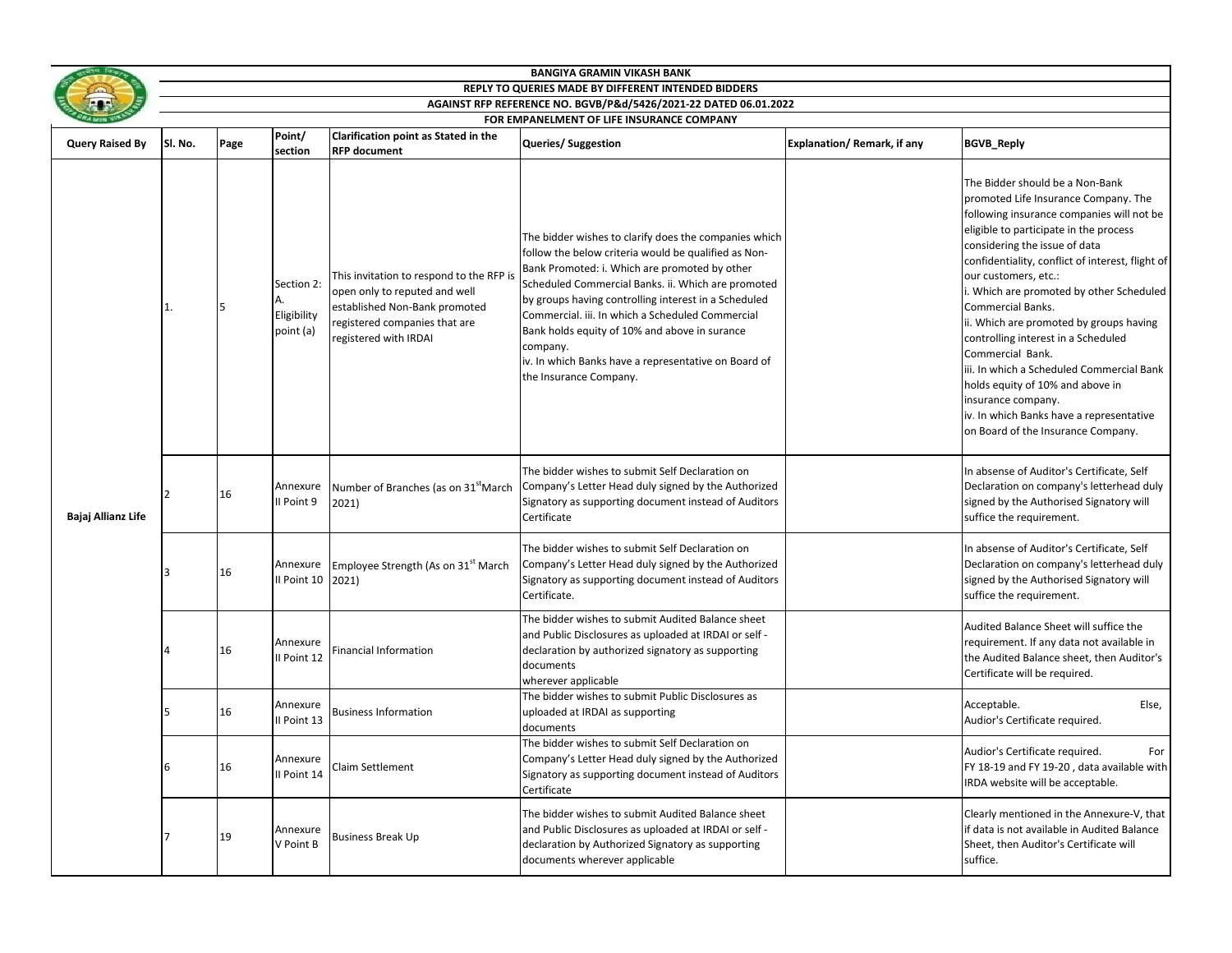|                         | <b>BANGIYA GRAMIN VIKASH BANK</b>                                                                             |      |                                         |                                                                                                                                                                                                                                                                  |                                                                                                                                                                                                                                                                                                                                                              |                                                                                                                                                                         |                                                                                                                                                                                                                                                                                                       |  |  |  |
|-------------------------|---------------------------------------------------------------------------------------------------------------|------|-----------------------------------------|------------------------------------------------------------------------------------------------------------------------------------------------------------------------------------------------------------------------------------------------------------------|--------------------------------------------------------------------------------------------------------------------------------------------------------------------------------------------------------------------------------------------------------------------------------------------------------------------------------------------------------------|-------------------------------------------------------------------------------------------------------------------------------------------------------------------------|-------------------------------------------------------------------------------------------------------------------------------------------------------------------------------------------------------------------------------------------------------------------------------------------------------|--|--|--|
|                         | REPLY TO QUERIES MADE BY DIFFERENT INTENDED BIDDERS                                                           |      |                                         |                                                                                                                                                                                                                                                                  |                                                                                                                                                                                                                                                                                                                                                              |                                                                                                                                                                         |                                                                                                                                                                                                                                                                                                       |  |  |  |
|                         | AGAINST RFP REFERENCE NO. BGVB/P&d/5426/2021-22 DATED 06.01.2022<br>FOR EMPANELMENT OF LIFE INSURANCE COMPANY |      |                                         |                                                                                                                                                                                                                                                                  |                                                                                                                                                                                                                                                                                                                                                              |                                                                                                                                                                         |                                                                                                                                                                                                                                                                                                       |  |  |  |
| <b>Query Raised By</b>  | SI. No.                                                                                                       | Page | Point/<br>section                       | <b>Clarification point as Stated in the</b><br><b>RFP document</b>                                                                                                                                                                                               | <b>Queries/Suggestion</b>                                                                                                                                                                                                                                                                                                                                    | Explanation/ Remark, if any                                                                                                                                             | <b>BGVB_Reply</b>                                                                                                                                                                                                                                                                                     |  |  |  |
| Bajaj Allianz Life      |                                                                                                               | 19   | Annexure<br>V Point B<br>(5,6,7)        | <b>Business Break Up:</b><br>5.Total<br>Number of Policies<br>6. Average Premium per policy<br>7. Average Sum Assured per policy                                                                                                                                 | Bidder wishes to confirm if the details requested in<br>5,6,7 are to be submitted for individual policies only or<br>including group policies                                                                                                                                                                                                                |                                                                                                                                                                         | Individual Policy Only.                                                                                                                                                                                                                                                                               |  |  |  |
|                         |                                                                                                               | 20   | Annexure<br>VI                          | <b>IRDA Penalty</b>                                                                                                                                                                                                                                              | Bidder wishes to confirm that penalty details in<br>annexure VI to be submitted for last 5 years or 10<br>years, as in marking criteria the marks for no penalty<br>are for 10 years and above also                                                                                                                                                          |                                                                                                                                                                         | The Bidder should furnish the details as<br>per Annexure-VI only. If there is any<br>penalty imposed on a particular company<br>beyond 5 years since inception, then it<br>sould be certified in company's Letterhead<br>by Authorised Signatory mentioning the<br>year, amount & reason for penalty. |  |  |  |
|                         | 8                                                                                                             | 24   | Annexure<br>IX                          | Bancassurance Experience                                                                                                                                                                                                                                         | The Bidder wishes to clarify definition of 'Satisfaction<br>certificate from Beneficiary companies'. Due to<br>paucity of time the same cannot be arranged from all<br>partners.                                                                                                                                                                             | Bidder wishes to submit letter of<br>appreciation received from 2 CA<br>bank partners.                                                                                  | "Satisfaction Certificate from Beneficiary<br>Company" means any form of<br>certificate/letter which indicates<br>statisfactory performance of that<br>particular company.                                                                                                                            |  |  |  |
|                         | q                                                                                                             | 25   | Annexure                                | Manpower Support to RRB                                                                                                                                                                                                                                          | The Bidder wishes to clarify definition of 'Satisfaction<br>certificate from Beneficiary companies'. The bidder<br>wishes to submit Self Declaration on letter head for<br>the manpower deployed at RRBs                                                                                                                                                     |                                                                                                                                                                         | Manpower support to be authenticated by<br>CA Bank Partner.                                                                                                                                                                                                                                           |  |  |  |
|                         | 10                                                                                                            | 31   | SOP for E-<br><b>Bidding</b><br>Process | Opening of Technical Bid by Bank                                                                                                                                                                                                                                 | The bidder understands that while attending Technical<br>Bid online, Digital signatures would be required but<br>Digital signatures are issued only in name of Senior<br>management. We wish to suggest to kindly allow<br>representative/s of Bidder company to attend the bid<br>opening and presentation on basis of Authority Letter<br>in his/her name. | Because presentation is given to<br>bank by a team and multiple people<br>cannot log in using Digital<br>Signature.                                                     | The intended bidder is requested to<br>contact the "Antares Nodal Person". The<br>contact details are already mentioned in<br>Page-31.                                                                                                                                                                |  |  |  |
| <b>ICICI Prudential</b> |                                                                                                               |      | 12                                      | a. This invitation to respond to the RFP<br>is open only to reputed and well<br>established Non-Bank promoted<br>registered companies that are<br>registered with Insurance Regulatory<br>and Development Authority (IRDA)<br>under the Life Insurance Category. | Request if the criteria of non-bank promoted company bancassurance partners spread<br>can be removed to allow us a chance to participate                                                                                                                                                                                                                     | We are currently working with<br>more than 600+ partners with 23<br>across the country and have a well<br>established reputation in the<br>market for the past 20 years | The Proposal has been issued through a<br>committee approach after considering all<br>the aspects and the crieteria for the same<br>can not be changed.                                                                                                                                               |  |  |  |